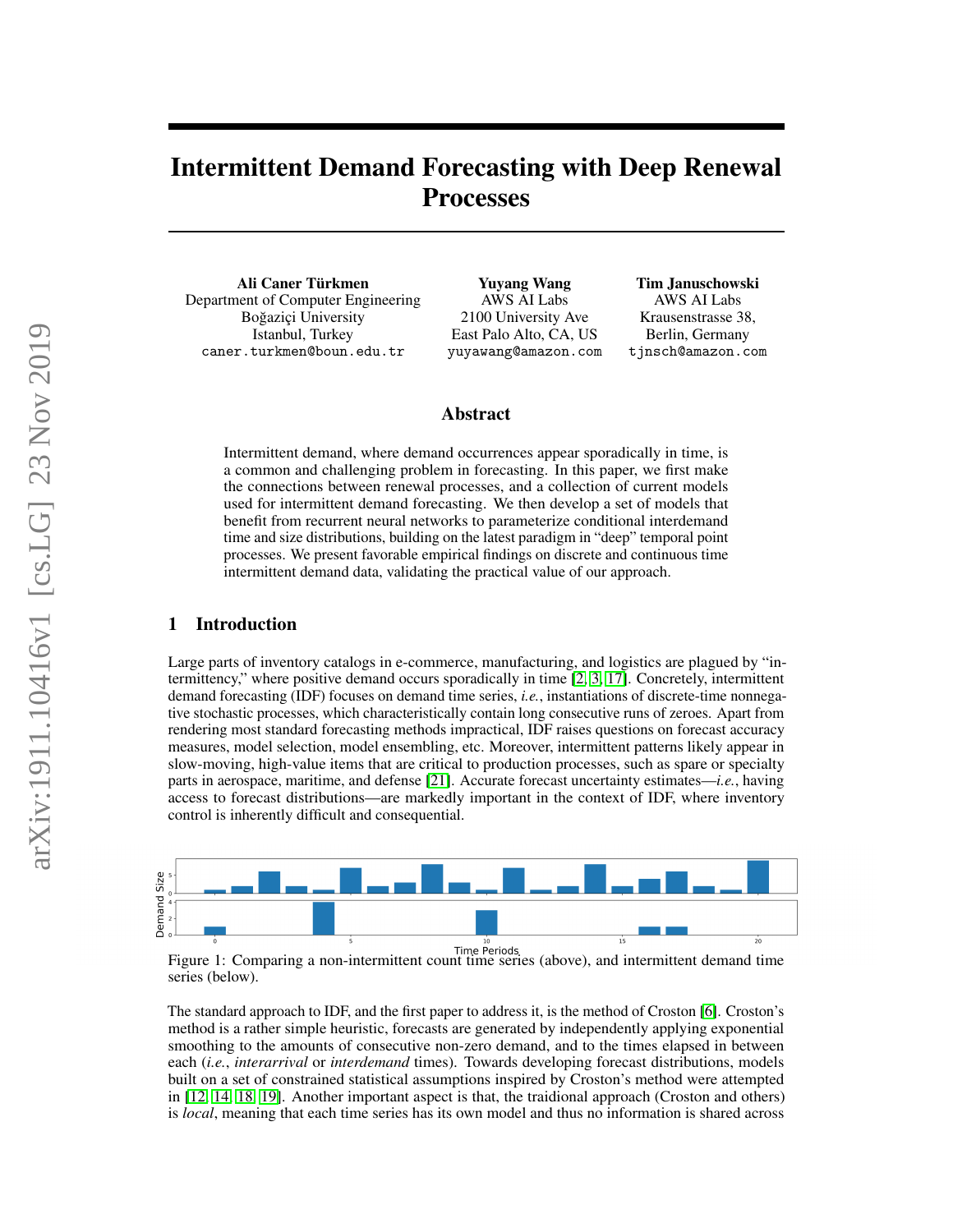time series. Our approach is *global*, learning from all to reach the statistical tail from the sparse signal that each intermittent demand time series supplies. For more discussions on the paradigm shift from the traditional to modern approaches for time series forecast, we encourage interested readers to [\[13,](#page-4-8) [8,](#page-4-9) [9\]](#page-4-10)

In this work, we first focus on the link between renewal processes and existing approaches to IDF. Interestingly, although these models have appeared in the backdrop of manufacturing and spare parts (renewals), connections have seldom been drawn. We then point out that many existing IDF models can be seen as instantiations of marked *self-modulating* renewal processes in discrete-time. By replacing the conditional distribution function with recurrent neural networks, we can specify a family of flexible models for IDF, akin to some continuous-time processes that have appeared recently in the machine learning literature [\[7,](#page-4-11) [15\]](#page-4-12).

Our contributions are three-fold. First, we show the connections between intermittent demand problems and renewal processes, two areas in applied statistics that have dealt with temporal sparsity, and have appeared in the context of planning spare parts inventories in manufacturing. Secondly, we cast Croston-like models as instances of discrete-time conditional (Markov) renewal processes. Through this observation, we introduce recurrent neural networks to recover more flexible ways in which renewal processes are modulated. Finally, we extend our construction in the context where the individual demand events are observed in continuous time. By making connections to continuous time renewal processes and deep temporal point processes, we study how these models apply in the IDF context.

## 2 Preliminaries

We consider nonnegative integer-valued processes in discrete-time denoted  $\{Y_n\}_{n\in\{1,2,\dots\}}$ ,  $Y_n \in$  $\mathbb{N}_{\geq 0}$ , where *n* indexes *demand review periods*. As many  $Y_n$  are zero, we introduce the additional index *i* for periods where  $Y_n > 0$ . More formally, we have the one to one map  $\sigma(i) = \min\{n \mid n\}$  $\sum_{m=1}^{n} [Y_n > 0] \geq i$ . We denote *interdemand* times  $Q_i$ , as the number of periods between consecutive demand points, and  $M_i = Y_{\sigma(i)}$  are the corresponding demand sizes. That is,  $Q_i =$  $\sigma(i) - \sigma(i-1)$  taking  $\sigma(0) = 0$ . Random variables  $M_i, Q_i$ , both defined on positive integers, fully determine  $Y_n$  and vice versa. We will let  $\hat{Y}_{n+1}$  refer to a *forecast* of  $Y_{n+1}$ , *i.e.*, an *estimator* of the conditional mean  $\mathbb{E}[Y_{n+1}|Y_{1:n} = y_{1:n}].$ 

Croston [\[6\]](#page-4-3) heuristically proposed to produce forecasts by separately performing SES on interdemand times and demand sizes. Concretely,

<span id="page-1-0"></span>
$$
\hat{M}_{i+1} = \alpha M_{i+1} + (1 - \alpha) \hat{M}_i,
$$
\n(1a)

<span id="page-1-3"></span>
$$
\hat{Q}_{i+1} = \alpha Q_{i+1} + (1 - \alpha)\hat{Q}_i.
$$
\n(1b)

That is, exponentially weighted moving average (EWMA) are employed separately on the two time series.

Several authors have taken the same approach—specifying the random process through inter-demand times and sizes—as the basis of underlying statistical models [\[14,](#page-4-5) [18,](#page-4-6) [19,](#page-4-7) [20\]](#page-5-1). Croston's original proposed model was taking  $M_i, Q_i$  as i.i.d., an assumption clearly at odds with the forecast equations of [\(1\)](#page-1-0). Others proposed to use the EWMA recursion directly to parameterize the conditional distributions of  $Q_i$ ,  $M_i$ . For example, taking,

$$
M_{i+1} \sim \mathcal{PO}(\hat{M}_i) \qquad Q_{i+1} \sim \mathcal{G}(\hat{Q}_i),\tag{2}
$$

where  $\hat{M}_i, \hat{Q}_i$  denote EWMA as defined in [\(1\)](#page-1-0), and  $\mathcal{PO}, \mathcal{G}$  denote Poisson and geometric distributions respectively.<sup>[1](#page-1-1)</sup>

Here, we observe that taking  $Q_i$  i.i.d. equivalently specifies a renewal process in *discrete* time.<sup>[2](#page-1-2)</sup> In the same light, the model specified in [\(2\)](#page-1-3) can be cast as a specific Markov renewal process in discrete time [\[24\]](#page-5-2), or a *self-modulating* renewal process where the time to the next event depends on a function of previous occurrences.

<span id="page-1-2"></span><span id="page-1-1"></span><sup>1</sup>All distributions in this work are parameterized by their *means*, which we take as the first parameter.

<sup>&</sup>lt;sup>2</sup>This is a rare setting for renewal processes. Yet, some of the earlier works on renewal theory are based on the discrete-time formalism. See, *e.g.*, [\[10\]](#page-4-13).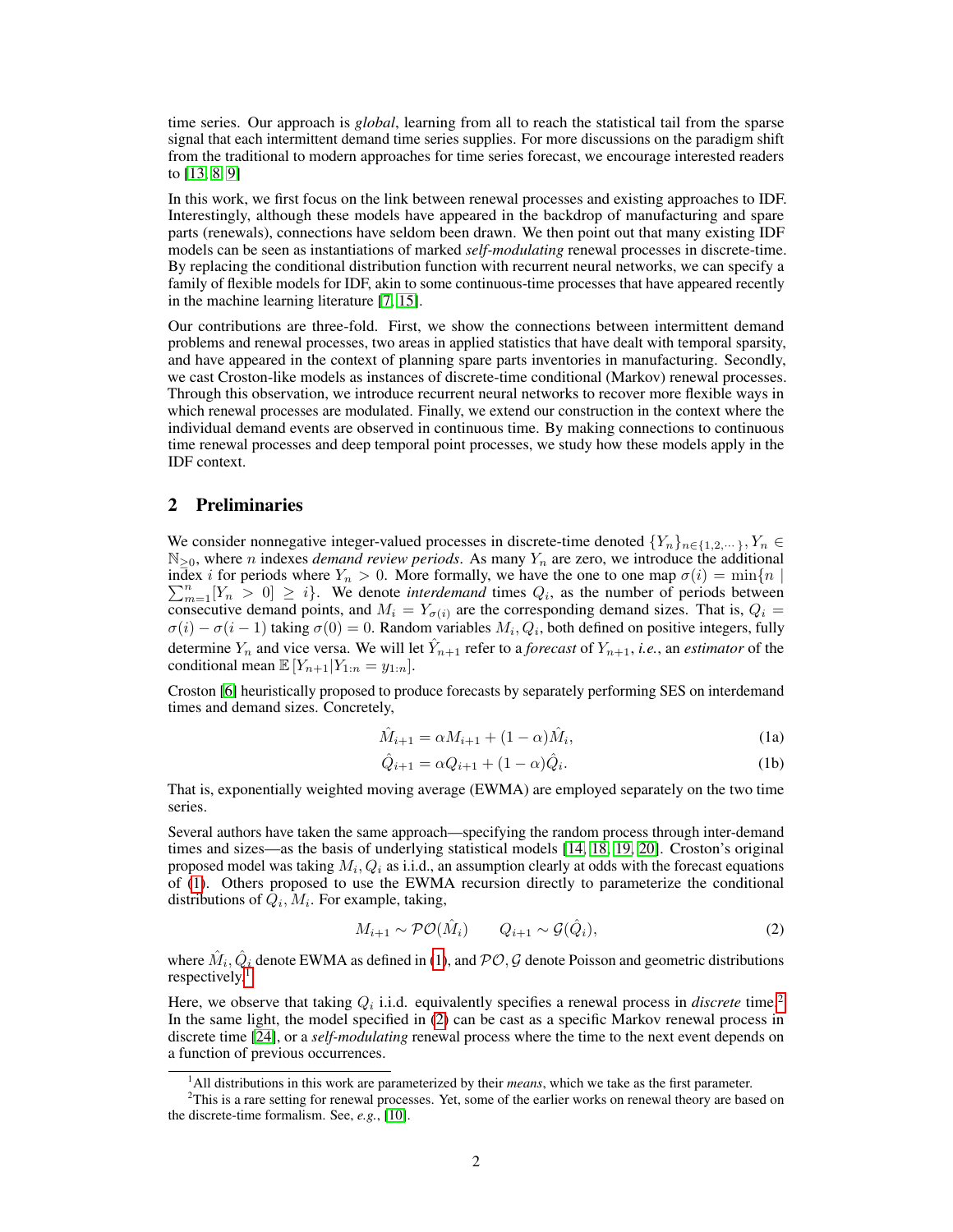## 3 Proposed Models

In this section, we propose a novel framework in both discrete and continuous time scenarios.

#### 3.1 Discrete-Time Deep Renewal Processes

We start by extending the generic IDF model, given in  $(2)$  along two directions.

Recurrent Neural Networks The EWMA, or *exponential smoothing*, is a forecast *function* that often appears in the forecasting literature. Apart from favorable properties such as ensuring temporal continuity, and arising as the optimal forecasts to an integrated moving average process; it is just a functional form that has the important property that it admits recursive computation. Indeed, the same is true for recurrent neural networks which could equivalently be used to replace the EWMA, and serve as an approximator for a more general modulating function for the next event's time. Furthermore, the RNN could be conditioned on previous demand *sizes* along with interdemand times, at a negligible additional computational cost.

Interarrival Time Distributions To the best of our knowledge, previous studies in IDF have relied on the geometric distribution for modeling interdemand times. Analogously to the case of exponential interarrival times in Poisson processes, this imposes the assumption that demand arrivals are completely random. Nevertheless, intermittent demand series often exhibit autocovariance [\[23\]](#page-5-3). Here, we use RNNs to parameterize a negative binomial distribution of interdemand times, a choice that affords flexibility in capturing effects such as aging, negative aging (clustering), and quasi-periodicity—all of which can reasonably be expected to manifest in demand observations.

Concretely, we propose the following *Discrete-Time Deep Renewal Process* setting

$$
Q_i \sim \mathcal{NN}(g_q(\mathbf{h}_i)) \qquad M_i \sim \mathcal{NN}(g_m(\mathbf{h}_i)) \qquad \mathbf{h}_i = LSTM_{\Theta}(\mathbf{h}_{i-1}, Q_i, M_i),
$$

where  $h_i$  denotes the state given by a long short-term memory RNN [\[11\]](#page-4-14), and  $\mathcal{NN}$  specifies a generic probability distribution defined on positive integers (possibly with other parameters), and  $g$  denote suitable projections from the space of vectors  $\mathbf{h}_i$  to the space of parameters (means) of the respective distributions.

#### <span id="page-2-1"></span>3.2 Continuous-Time Renewal Processes

Demand data is most often available along a discrete, uniformly sampled grid in time, or *demand review periods*. For non-intermittent demand, this is a useful abstraction as it provides the required level of accuracy for most inventory control decisions downstream. However, intermittent demand data often arises as an artifact of discretizing demand point occurrences, localized in continuous time, along a dense temporal grid. Here, intuitively, discretization error plays a larger role. Moreover, in more demand forecasting scenarios, exact timestamps are available for individual purchase events such as in e-commerce.

Let j index individual demand events, such as purchase orders or e-commerce transactions,  $\tilde{Q}_j \in \mathbb{R}_+$ the interarrival times between such events and  $\tilde{M}_j \in \mathbb{N}$  the demand sizes. Analogously to their discrete-time counterparts, continuous time demand occurrences can be modeled simply by assuming a nonnegative continuous distribution for interarrival times, such as the exponential or the gamma distribution, setting

$$
\tilde{Q}_j \sim \mathcal{NR}\left(g_q(\mathbf{h}_i)\right) \qquad \tilde{M}_j \sim \mathcal{NN}\left(g_m(\mathbf{h}_i)\right) \qquad \mathbf{h}_i = LSTM_\Theta(\mathbf{h}_{i-1}, \tilde{Q}_j, \tilde{M}_j),
$$

where  $\mathcal{NR}$  is a distribution defined on nonnegative reals. This construction recovers recurrent marked temporal point processes (RMTPP)  $[7]$ .<sup>[3](#page-2-0)</sup>

Our model allows easy implementation, flexibility, and fast computation as self-modulating renewal processes admit likelihood-based inference in time linear in the number of events (as opposed to more general conditional intensity point processes). We give a summary of the models tested in this paper in Table [3.2.](#page-2-1)

<span id="page-2-0"></span><sup>3</sup>We should note two differences. RMTPP [\[7\]](#page-4-11) parameterizes the *conditional intensity* function of a selfmodulating renewal process, rather than the conditional demand time distribution. Also, their paper deals with the case of categorical marks, while we cast demand sizes as marks.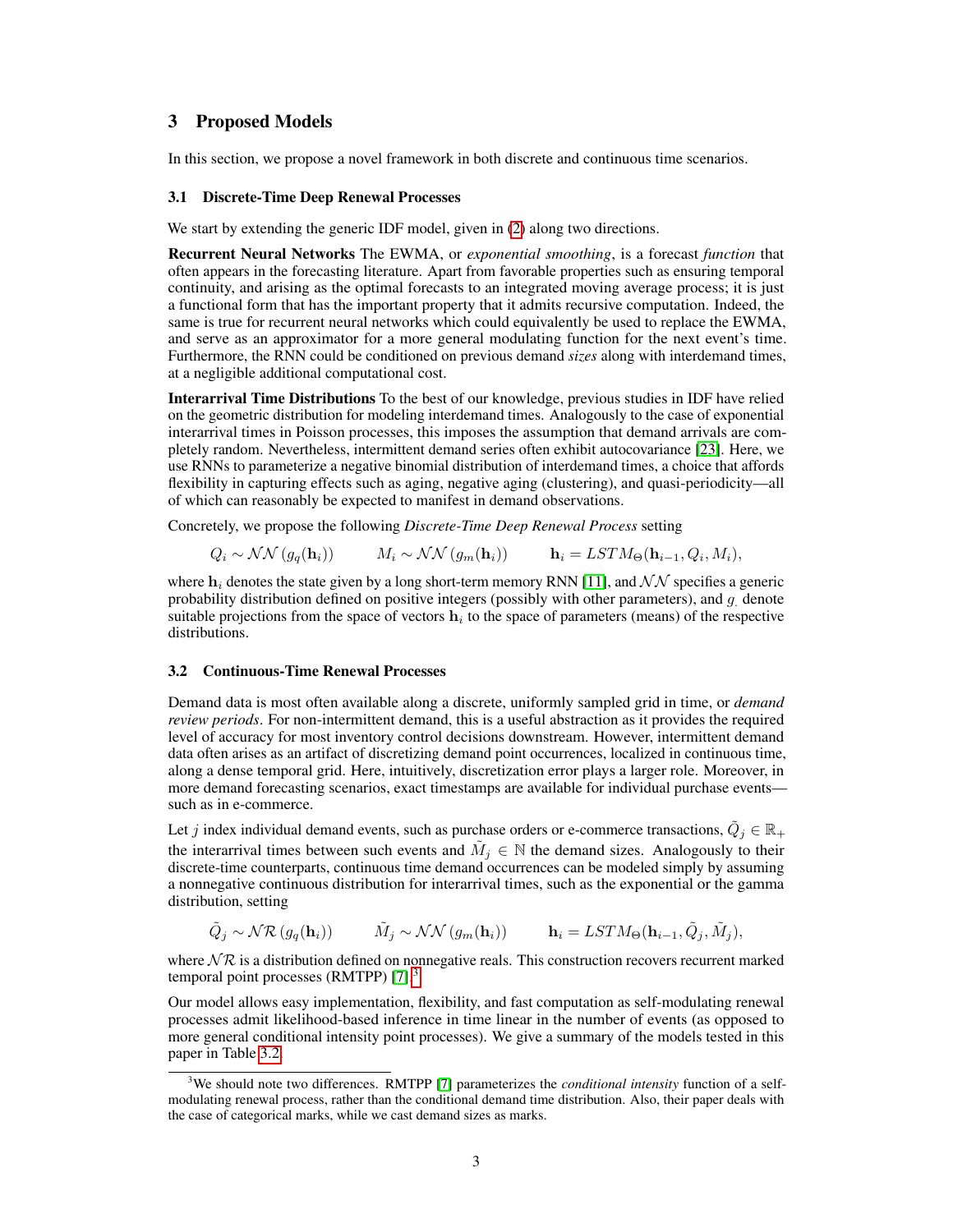| Model                           | $Q_i(Q_j)$        | $M_i(Q_i)$        | Recurrence     |
|---------------------------------|-------------------|-------------------|----------------|
| Static Croston Model [6, 20]    | Geometric         | Poisson           | $N/A$ (i.i.d.) |
| Modified Croston Model [12, 18] | Geometric         | Poisson           | <b>EWMA</b>    |
| Discrete Time DRP               | Negative Binomial | Negative Binomial | <b>LSTM</b>    |
| Continuous Time DRP             | <b>Gamma</b>      | Negative Binomial | <b>LSTM</b>    |

Table 1: Models tested, specified in terms of interarrival time, demand size distributions and the recurrence relation used to parameterize these (conditional) distributions

## 4 Experiments

We evaluate our model on two real-world datasets. The Parts data set is the standard *common task* in IDF [\[21\]](#page-5-0), and consists of 1046 aligned time series of 50 time steps each, representing monthly sales for different items of a US automobile company. We also report results on the UCI retail data set [\[4\]](#page-4-15), in which timestamps of individual demand events (continuous-time data) are available.

We implement and train continuous and discrete-time deep renewal process (DRP) models on Apache MXNet [\[5\]](#page-4-16), using MXNet Gluon Adam optimizer for training. We use a single hidden layer of 10 hidden units, use the softplus function for mapping the LSTM embedding to distribution parameters. Most importantly, we learn a *global* RNN, *i.e.*, LSTM parameters are shared across different time series.

For evaluation, we use the *quantile loss* to evaluate probabilistic forecasts. For a given quantile  $\rho \in (0, 1)$ , the  $\rho$ -quantile loss is defined as

$$
\mathrm{QL}_\rho(Y_t,\widehat{Y}_t(\rho)) = 2\left[\rho\cdot(Y_t-\widehat{Y}_t(\rho))\mathbb{I}_{Y_t-\widehat{Y}_t(\rho)>0}+(1-\rho)\cdot(\widehat{Y}_t(\rho)-Y_t)\mathbb{I}_{Y_t-\widehat{Y}_t(\rho)\leqslant 0}\right].
$$

We compare our models to static and modified Croston models, where we take forward samples from selected models to generate probabilistic forecasts. Table [2](#page-3-0) summarizes our results.

|                                                                                                             | <b>P50OL</b>                   |                                    | P90OL                          |                                  |
|-------------------------------------------------------------------------------------------------------------|--------------------------------|------------------------------------|--------------------------------|----------------------------------|
| Model                                                                                                       | Parts                          | UCT                                | Parts                          | UCT                              |
| Static Croston Model [6, 20]<br>Modified Croston Model [12, 18]<br>Discrete Time DRP<br>Continuous Time DRP | 3.643<br>4.218<br>2.835<br>N/A | 12.278<br>13.453<br>8.404<br>8.233 | 2.495<br>3.507<br>1.601<br>N/A | 7.979<br>8.371<br>4.295<br>4.502 |

<span id="page-3-0"></span>Table 2: Results on benchmark datasets

DRPs significantly outperform baseline methods on both losses. The benefit of using continuous-time DRPs can be tested only on the UCI data set, for which our results are inconclusive.

## 5 Conclusion and Future Direction

Our paper addresses intermittent demand forecasting using DRPs, a class of models inspired by a connection drawn between intermittent demand problems, renewal processes, and existing deep TPP literature [\[22\]](#page-5-4). We find encouraging empirical results, partially presented here, on real-world intermittent demand data. Validating our approach on a broader array of IDF data sets remains a next step to our work, as well as comparing to other approaches, such as DeepAR (with Negative Binomial likelihood) [\[16\]](#page-4-17), and non-parametric time series models (NPTS) [\[1\]](#page-4-18).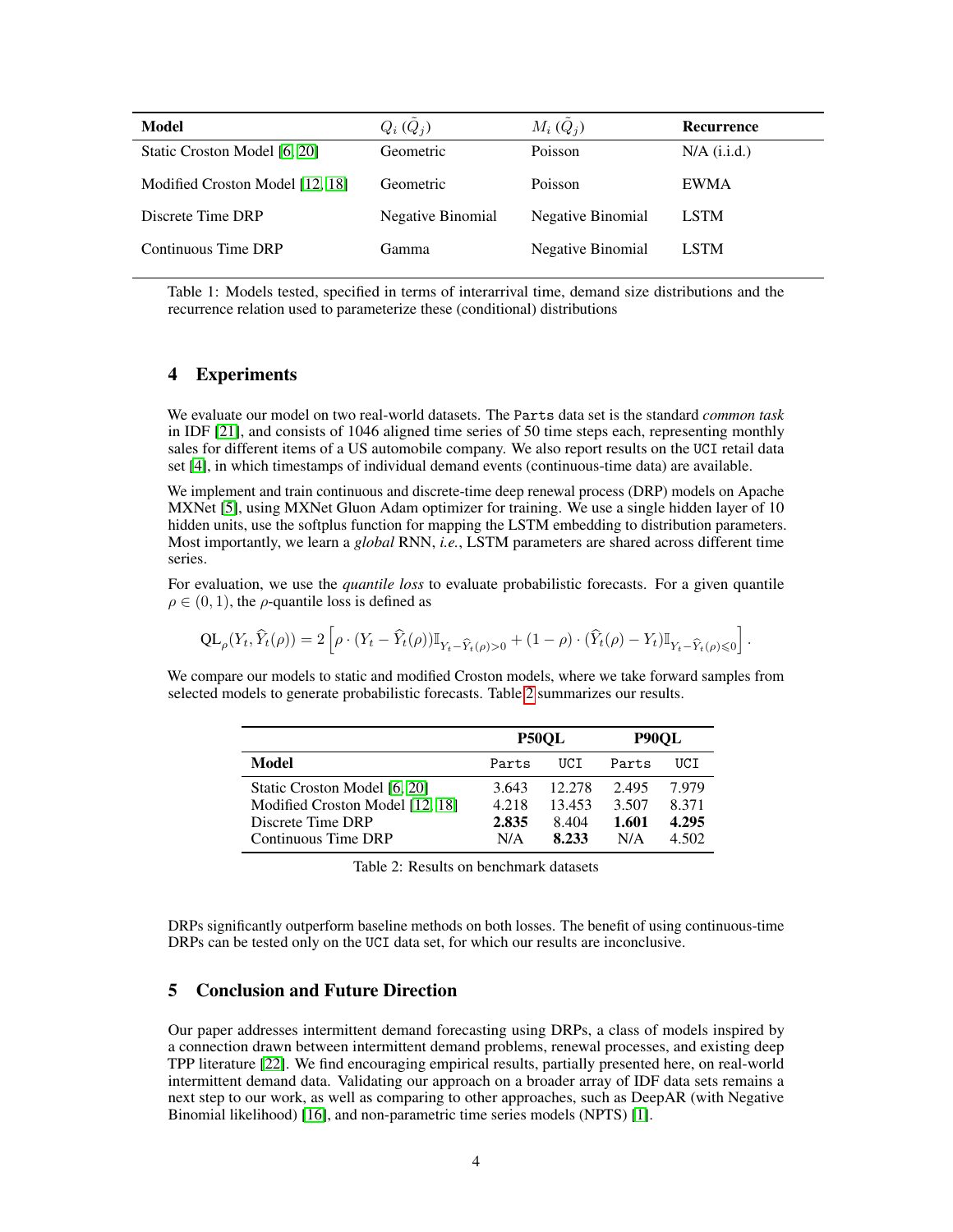## References

- <span id="page-4-18"></span>[1] Alexander Alexandrov, Konstantinos Benidis, Michael Bohlke-Schneider, Valentin Flunkert, Jan Gasthaus, Tim Januschowski, Danielle C Maddix, Syama Rangapuram, David Salinas, Jasper Schulz, et al. Gluonts: Probabilistic time series models in python. *arXiv preprint arXiv:1906.05264*, 2019.
- <span id="page-4-0"></span>[2] Joos-Hendrik Böse, Valentin Flunkert, Jan Gasthaus, Tim Januschowski, Dustin Lange, David Salinas, Sebastian Schelter, Matthias Seeger, and Yuyang Wang. Probabilistic demand forecasting at scale. *Proceedings of the VLDB Endowment*, 10(12):1694–1705, 2017.
- <span id="page-4-1"></span>[3] John E. Boylan, Aris A. Syntetos, and G. C. Karakostas. Classification for forecasting and stock control: a case study. *Journal of the operational research society*, 59(4):473–481, 2008.
- <span id="page-4-15"></span>[4] Daqing Chen, Sai Laing Sain, and Kun Guo. Data mining for the online retail industry: A case study of rfm model-based customer segmentation using data mining. *Journal of Database Marketing & Customer Strategy Management*, 19(3):197–208, 2012.
- <span id="page-4-16"></span>[5] Tianqi Chen, Mu Li, Yutian Li, Min Lin, Naiyan Wang, Minjie Wang, Tianjun Xiao, Bing Xu, Chiyuan Zhang, and Zheng Zhang. Mxnet: A flexible and efficient machine learning library for heterogeneous distributed systems. *arXiv preprint arXiv:1512.01274*, 2015.
- <span id="page-4-3"></span>[6] J. Do Croston. Forecasting and stock control for intermittent demands. *Journal of the Operational Research Society*, 23(3):289–303, 1972.
- <span id="page-4-11"></span>[7] Nan Du, Hanjun Dai, Rakshit Trivedi, Utkarsh Upadhyay, Manuel Gomez-Rodriguez, and Le Song. Recurrent marked temporal point processes: Embedding event history to vector. In *Proceedings of the 22nd ACM SIGKDD International Conference on Knowledge Discovery and Data Mining*, pages 1555–1564. ACM, 2016.
- <span id="page-4-9"></span>[8] Christos Faloutsos, Jan Gasthaus, Tim Januschowski, and Yuyang Wang. Forecasting big time series: old and new. *Proceedings of the VLDB Endowment*, 11(12):2102–2105, 2018.
- <span id="page-4-10"></span>[9] Christos Faloutsos, Jan Gasthaus, Tim Januschowski, and Yuyang Wang. Classical and contemporary approaches to big time series forecasting. In *Proceedings of the 2019 International Conference on Management of Data*, pages 2042–2047. ACM, 2019.
- <span id="page-4-13"></span>[10] Willliam Feller. *An introduction to probability theory and its applications*. John Wiley & Sons, 1957.
- <span id="page-4-14"></span>[11] Sepp Hochreiter and Jürgen Schmidhuber. Long short-term memory. *Neural computation*, 9(8):1735–1780, 1997.
- <span id="page-4-4"></span>[12] Rob J. Hyndman, Anne B. Koehler, J. Keith Ord, and Ralph D. Snyder. *Forecasting with exponential smoothing: the state space approach*. Springer series in statistics. Springer, Berlin, 2008.
- <span id="page-4-8"></span>[13] Tim Januschowski, Jan Gasthaus, Yuyang Wang, David Salinas, Valentin Flunkert, Michael Bohlke-Schneider, and Laurent Callot. Criteria for classifying forecasting methods. *International Journal of Forecasting*, 2019.
- <span id="page-4-5"></span>[14] F. R. Johnston and John E. Boylan. Forecasting for items with intermittent demand. *Journal of the operational research society*, 47(1):113–121, 1996.
- <span id="page-4-12"></span>[15] Hongyuan Mei and Jason M. Eisner. The neural hawkes process: A neurally self-modulating multivariate point process. In *Advances in Neural Information Processing Systems*, pages 6754–6764, 2017.
- <span id="page-4-17"></span>[16] David Salinas, Valentin Flunkert, Jan Gasthaus, and Tim Januschowski. Deepar: Probabilistic forecasting with autoregressive recurrent networks. *International Journal of Forecasting*, 2019.
- <span id="page-4-2"></span>[17] Matthias W. Seeger, David Salinas, and Valentin Flunkert. Bayesian intermittent demand forecasting for large inventories. In *Advances in Neural Information Processing Systems*, pages 4646–4654, 2016.
- <span id="page-4-6"></span>[18] Lydia Shenstone and Rob J. Hyndman. Stochastic models underlying Croston's method for intermittent demand forecasting. *Journal of Forecasting*, 24(6):389–402, September 2005.
- <span id="page-4-7"></span>[19] Ralph Snyder. Forecasting sales of slow and fast moving inventories. *European Journal of Operational Research*, 140(3):684–699, August 2002.